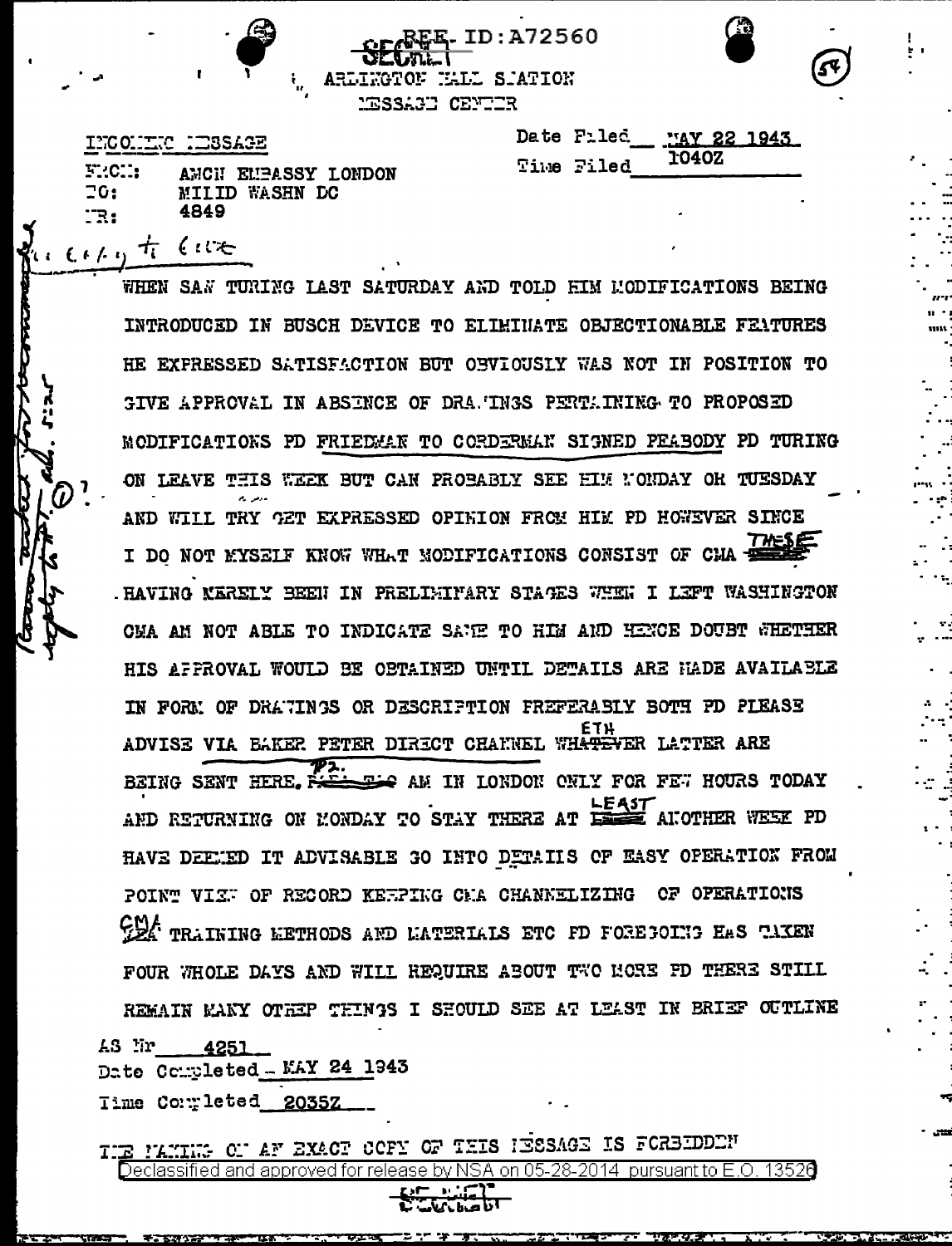**D:A72560** STATTOU **EISSAGE CENTIR** 

INCONDECTED LESSAGE

|            | Date Filed 114V 22 1943 |  |
|------------|-------------------------|--|
| Time Filed | 1040Z                   |  |

| $F_{\cdot}$ (C.i. | ANCN EMBASSY LONDON   |
|-------------------|-----------------------|
| TG:               | <b>MILID WASHN DC</b> |
| $\mathbb{R}$ :    | 4649                  |

AND THESE WILL REQUIRE FOUR OR FIVE DAYS AT MINIMUM PD AM MUCH IMPRESSED WITH AYOUNT OF CEECKING AND DOUBLE CHECKING ENFORCED IN EASY OPERATIONS TO INSURE THAT AESOLUTELY NOTHING IS OVER-**LOOKED** AND PHAT EVERY POSSIBLE FRACKENT WHICH CAN BE USED AS BASIS FOR CRIB IS NOT PASSED UP PD INDEED WY IMPRESSION IS VERY STRONG THAT THE SCIENCE PURSUED AT PARK IS NOT CRYPTANALYSIS BUT CRIBTOLOGY OR CRIBTOGRAPHY CML A FIELD IN WHICH WE CAN LEARN A GREAT DEAL FROM THEM AND WHICH TE NEED TO LEARN CMA NOT ONLY FOR ITS OWN VALUE IN THE GENERAL FIEID BUT ALSO PAREN AND WHAT IS MORE TO THE POINT PAREN SO THAT "TE CAN APPLY THE FRUITS OF BRITISH EXPERIENCE OF EASY TO OUR FORK ON JIG PD HAVE BEEN TAKING MANY NOTES AND WILL BRIGG SAME BACK FOR CAREFUL STUDY BUT NO DOUBT JOHNSON HAS AIREADY TOLD YOU KUCH ALONG SAKE LINES. P<del>ARK THRE</del>Z AM DISAPPOINTED NOT FIND TELEGRAKS FROM YOU GIVING EVEN BARE OUTLINES ON WHAT HAPPENING THERE ON EASY DISCUSSIONS PD WOULD BE HELPFUL TO ME TO KNOW WHAT TO CONCENTRATE ATTENTION ON PD GET ONLY HINTS FROM PEOPLE AT PARK AND HAVE FEELING OF WORKING IN DARK HERE PD PIEASE EXPEDITE ANSWERS TO MY TELEGRAMS ASKING VARIOUS INFORMATION DESIRED CONNECTION

WITH JAC CONFERENCE. P. <del>CU</del>R IN TALKING WITH TILTMAN YESTERDAY

| AS Nr |                |
|-------|----------------|
|       | Date Completed |
|       | Time Completed |

IE MAING OF AF EXACT OCFY OF THIS IESSAGE IS FORBIDDEN